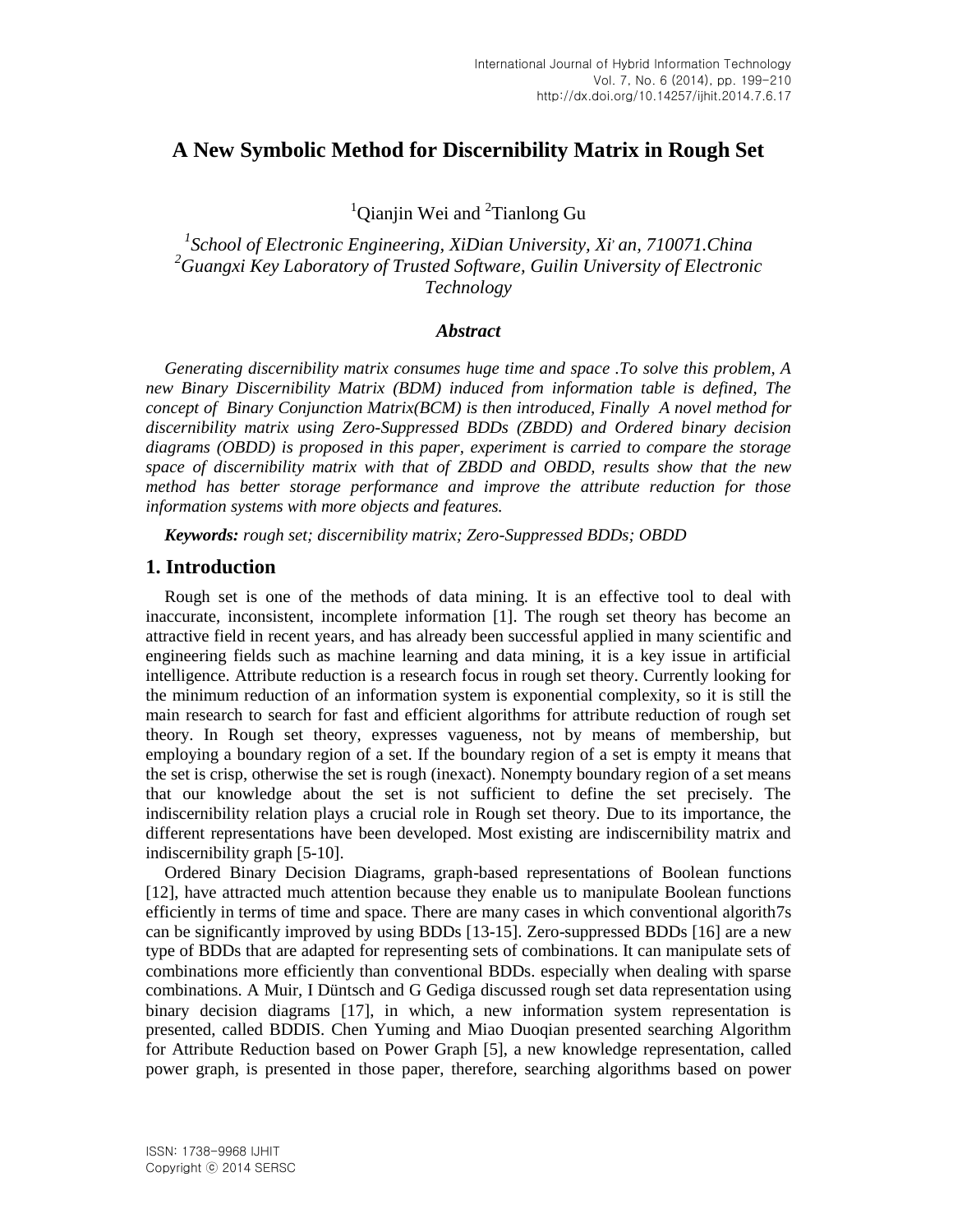graph are also proposed. Visnja Ognjenovic, *etc.*, presents a new form of indiscernibility relation based on graph [17]. In this paper, ZBDD and OBDD are used to represent the family of all equivalence classes of indiscernibility relation; it has been shown how the discernibility matrix can be represented using ZBDD and OBDD.

# **2.Indiscernibility Relation in Rough Sets Theory**

The basic concepts, notations and results related to the theory of rough set are briefly reviewed in this section, others can be found in [1-3].

## **2.1. Information Systems for Rough Set**

An information system is composed of a 4-tuples as follows:  $I = < U$ , Q, V,  $f >$ Where U is the closed universe, a finite set of N objects  $\{s_1, s_2...s_n\}$ Q is finite attributes  $\{q_1, q_2, \ldots, q_m\}$  $V = \bigcup_{q \in Q} V_q$  where  $V_q$  is a value of the attribute *q*, called the domain of attribute *q*. *f*:  $U \times Q \rightarrow V$  is the total decision function called the information function

Such that  $f(s, q) \in Vq$  for every  $q \in \mathbb{Q}$ ,  $s \in \mathbb{U}$ . Such that  $f(s, q) = v$  means that the object *s* has the value *v* on attribute *q*.

### **2.2. Indiscernibility Relation and Set Approximation**

Let I=<U, Q, V,  $\hat{p}$  be an information system, then with any non-empty subset P $\subseteq$ Q there is an associated indiscernibility relation denoted by IND (P), it is defined as the following way: two objects  $s_i$  and  $s_j$  are indiscernible by the set of attributes P in Q, if  $f(s_i, q) = f(s_j, q)$ for every  $q \in P$ , More formally:

$$
IND (P) = \{ (s_i, s_j) \in U \times U \mid \forall q \in P, f(s_i, q) \neq f(s_j, q) \}
$$

Where IND (P) is called the P-indiscernibility relation. If  $(s_i, s_j) \in \text{IND}$  (P), then objects  $s_i$ and  $s_j$  are indiscernible from each other by attributes from P. Obviously IND (P) is an equivalence relation. The family of all equivalence classes of IND (P) will be denoted by U/ IND (P), an equivalence class of IND (P) containing *s* will be denoted by  $[s]_{N\text{D}(P)}$ .

$$
U / IND (P) = \{ [s]_{IND (P)} | s \in U \}
$$
  

$$
[s]_{IND (P)} = \{ x \in U | (s, x) \in IND (P) \}
$$

Given any subset of attributes P, any concept  $X\subset U$  can be precisely characterized in terms of the two precise sets called the lower and upper approximations. The lower approximation, denoted by PX, is the set of objects in U, which can be classified with certainty as elements in the concept X using the set of attributes P, and is defined as follows:

$$
\underline{P}X = \{ s_i \in U \mid [s_i]_{\text{IND (P)}} \subseteq X \}
$$

The upper approximation, denoted by  $P X$ , is the set of elements in U that can be possibly classified as elements in X, and is defined as follows:

$$
PX = \{ s_i \in U \left[ s_i \right]_{IND \ (P)} \cap X \neq \Phi \}
$$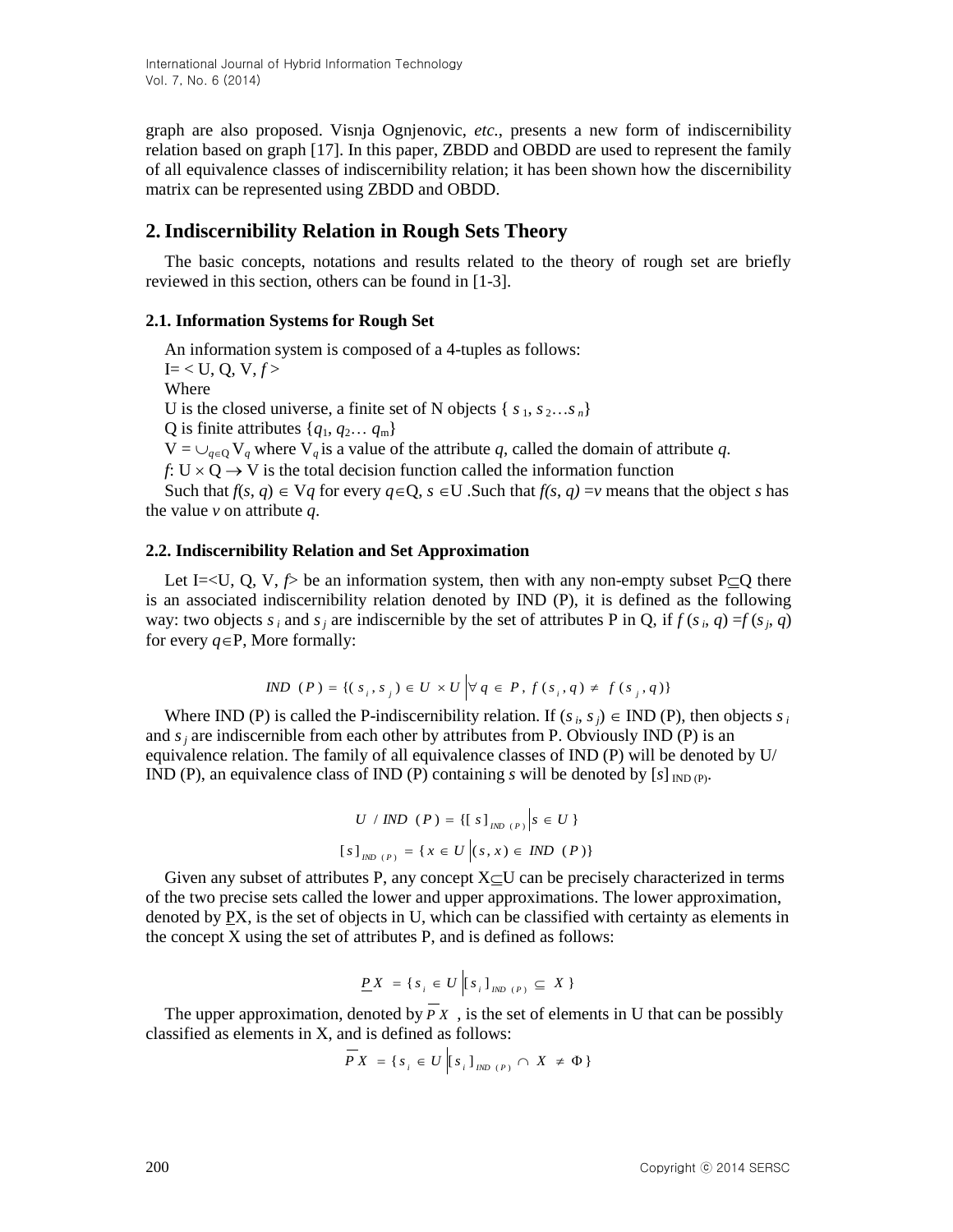For any object  $s_i$  of the lower approximation of X, it is certain that it belongs to X. For any object  $s_i$  of the upper approximation of X, we can only say that it may belong to X.

#### **2.3. Reduct of Rough Set Theory and Independence of Attributes**

Reduct is a fundamental concept of rough set. So-called attribute reduction, it means to delete those dispensable attributes with the same partition of the universe. In another words, the reduct is a minimal subset of attributes, which has the discernible power as using the entire attributes. An important task in rough set based data analysis is computation of the attribute reduction. In order to check whether the set of attributes is independent or not, one checks for every attribute whether its removal increase the number of elementary sets in information system. Given an information table T=<U, Q, V,  $f >$ , Let  $q \in Q$ , attribute q is dispensable in T, if IND(U) =IND(U-{*q*}), otherwise *q* is indispensable in T. A subset P $\subseteq$ Q is called a reduct, if P satisfies the two conditions:

$$
IND (P) = IND (Q)
$$
  

$$
\forall q \in P, IND (P) \neq IND (P - \{q\})
$$

The first condition indicates the sufficiency of the attribute set P, the second condition indicates that each attribute in P is indispensable. Given an information table, there may exist many reducts, finding all reducts of information system is combinatorial NP-hard computational problem.

#### **2.4. Definition. Discernibility Matrix**

Given an information system I=<U, Q, V,  $f$  >, two objects are discernible if their values are different in at least one attribute, the discernibility knowledge of the information system is commonly recorded in a symmetric  $|U| \times |U|$  matrix  $M_I$  ( $c_{ij}$  ( $s_i$ ,  $s_j$ )), called the Discernibility matrix of I. Each element  $c_{ij}$  ( $s_i$ ,  $s_j$ ) for an object pair ( $s_i$ ,  $s_j$ )  $\in U \times U$  is defined as follows:

$$
c_{ij}(s_i, s_j) = \begin{cases} \{q \in \mathcal{Q} \mid f(s_i, q) \neq f(s_j, q) \} \\ 0 \end{cases}
$$

Since  $M_i(c_{ij}(s_i,s_j))$  is symmetric and  $c_{ii}(s_i,s_i) = \emptyset$ , For  $i=1, 2...$  m, we represent  $M_i(c_{ij}(s_i, s_i))$ *s*<sub>*j*</sub>)) only by elements in the lower triangle of  $M_I$  ( $c_{ij}$  ( $s_i$ ,  $s_j$ )), i.e. the  $c_{ij}$  ( $s_i$ ,  $s_j$ ) is with  $1 < i < j$ m.

The physical meaning of the matrix element  $c_{ij}(s_i,s_j)$  is that objects  $s_i$  and  $s_j$  can be distinguished by any attribute in  $c_{ij}(s_i, s_j)$ , In another words,  $c_{ij}(s_i, s_j)$  is defined as the set of all attributes which discern object  $s_i$  and  $s_i$ . The pair  $(s_i, s_j)$  can be discerned if  $c_{ij}(s_i, s_j) \neq \emptyset$ .

#### **3. OBDD and Zero-suppressed BDDS**

#### **3.1. Ordered Binary Decision Diagram**

Given an n-ary Boolean function  $f(x_1, x_2...x_n)$ , an ordered binary decision diagram (OBDD) is a finite directed acyclic graph with one root, n+1 levels, and exactly two branches at each non-terminal node [12]. One of these is the 0 case, denoted by low (*x*) and drawn as a dashed line, the other the 1 case, denoted by high (*x*) and drawn as a solid line. The levels are determined by the fixed ordering of the variables  $x_i \lt x_i \lt ... \lt x_k$ . Each traversal through the tree corresponds to an assignment to the variables, and the nodes at level  $n+1$  give the evaluation of *f* corresponding through this traversal.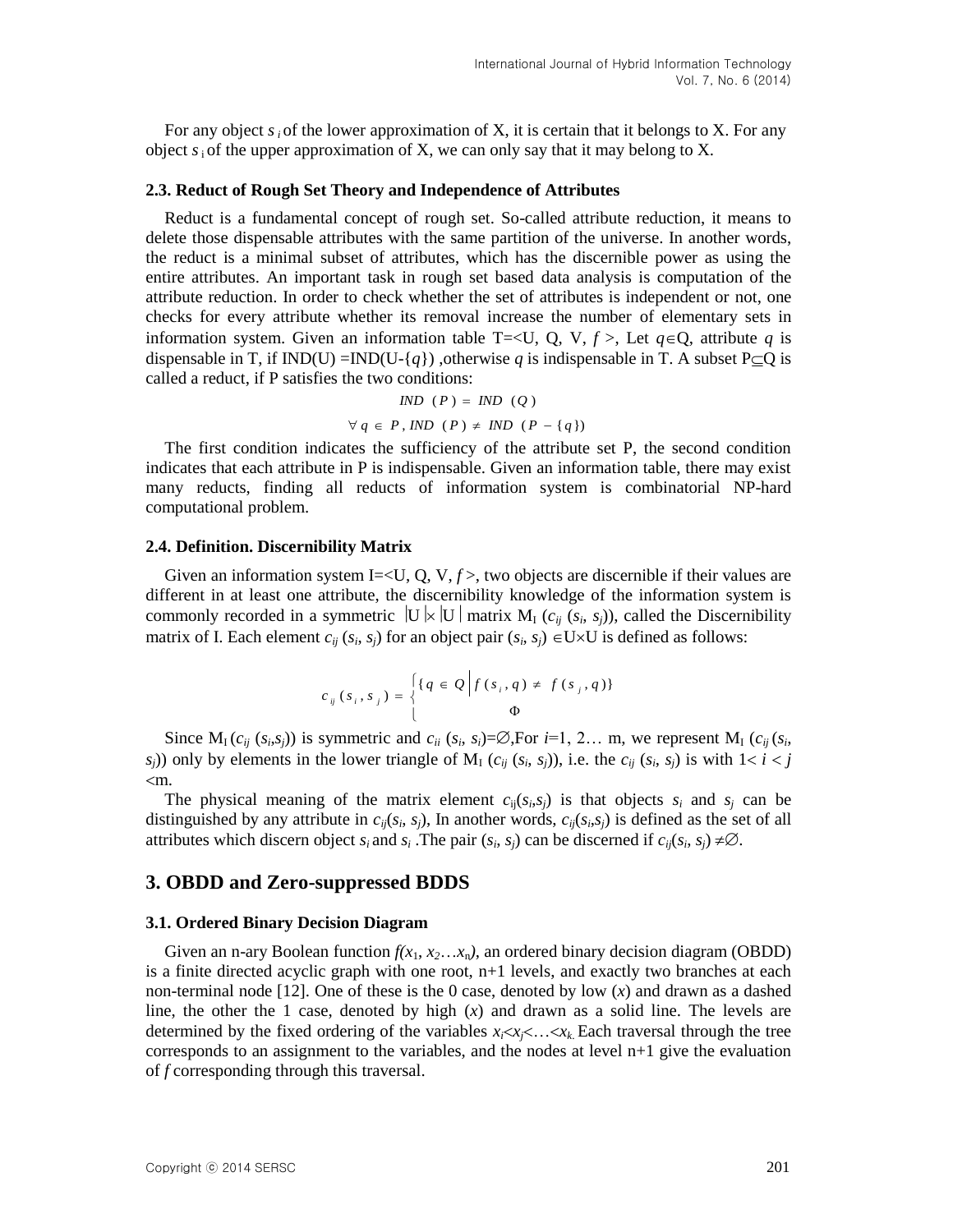For example, Figure 1 shows a binary decision tree (the reduction rules are not applied) for the function  $(x+y)$ .*z* 



**Figure 1. Binary Decision Tree for the Function(***x***+***y***).***z*

The following reduction rules do not change the value of the function:

1) Delete redundant terminal nodes and only one of them is reserved, one terminal label for 0 and one terminal label for 1, redirect all lines from level n to the respective node.

2) For non-terminal nodes *u* and *v*, if u and *v* are on the same level and low  $(u) = \text{low}$  $(v)$ , high  $(u)$  = high  $(v)$ , then delete one of them, and all entry edges of the deleted node should point to the reserved node.

3) For non-terminal node u, if low  $(u)$  = high  $(u)$ , then delete u, and all the entry edges of *u* should point to low (*u*).

The binary decision tree of the Figure 1 can be transformed into an ordered binary decision diagram (OBDD) by maximally reducing it according to the above reduction rules. The advantage of an OBDD is that it is unique for a particular function and variable order. This property makes it useful in functional equivalence checking and other operations like functional technology mapping. A path from the root node to the 1-terminal represents a variable assignment for which the represented Boolean function is true. Figure 2 shows an OBDD for the Boolean function  $f(x, y, z) = (x+y)z$ . We trace the path  $(1) \rightarrow (2) \rightarrow (3) \rightarrow (4)$ , and reach the terminal node 1. Thus, the value of Boolean function  $f(x, y, z) = (x+y)z$  of variable assignment  $(0,1,0)$  is 1.

OBDD have some interesting properties. They provide compact representations of Boolean expressions, and there are efficient algorithms for performing all kinds of logical operations on OBDD. They are all based on the crucial fact that for any Boolean function *f* there is exactly one OBDD representing it. This means, in particular, that there is exactly one OBDD for the constant true function. Hence, it is possible to test in constant time whether an OBDD is constantly true or false.



**Figure 2. OBDD for (***x***+***y***).***z***.**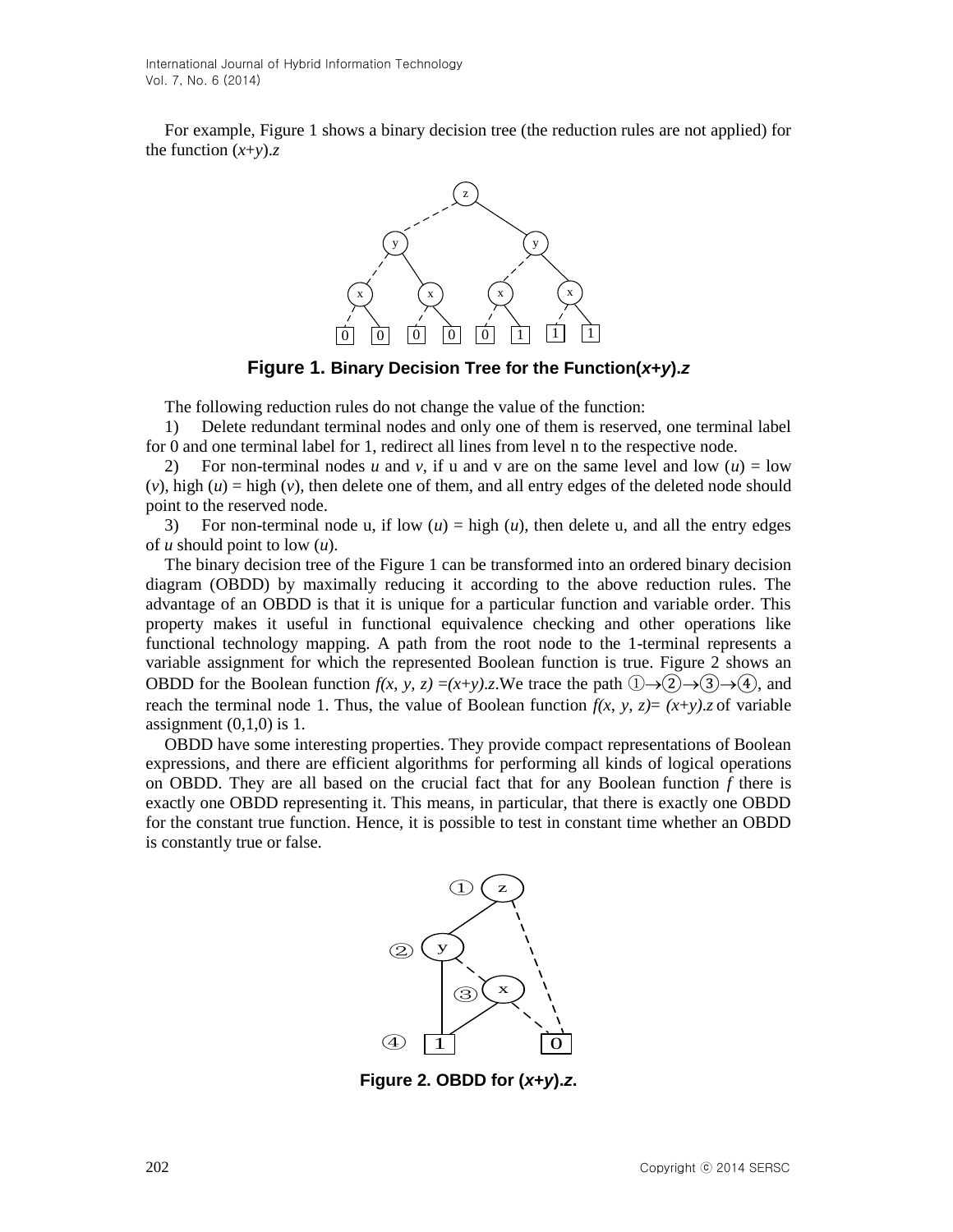#### **3.2. Combination Sets**

Sets of combinations often appear in solving combinatorial problems. The representation and manipulation of sets of combinations are important techniques for many applications. A combination on *n* objects can be represented by an *n* bit binary vector,  $(x_1x_2...x_n)$ , where each bit,  $x_k \in \{0, 1\}$ , expresses whether the corresponding object is included in the combination or not. A set of combinations can be represented by a set of the n bit binary vectors. In other words, combination sets is a subset of the power set of n objects. We can represent a combination set with a Boolean function by using n-input variables for each bit of the vector, If we choose any one combination vector, a Boolean function determines whether the combination is included in the set of combinations. Such Boolean functions are called characteristic functions. For example, given three elements  $\{x, y, z\}$ , consider the set of subsets  $\{\{x,y\},\{x,z\},\{z\}\}\$ .If we associate each element with a binary variable having the same name, the characteristic function of the set of subsets is  $f=xyz'+xy'z+x'y'z$ . The first minterm corresponds to the subset $\{x,y\}$ , and so on. The operations of sets, such as union, intersection and difference, can be executed by logic operations on characteristic functions.

Once the characteristic function is constructed, it can be represented using an OBDD or ZBDD. The two representations of the set of subsets  $\{\{x,y\},\{x,z\},\{z\}\}\$ are given in Figure 4. In both diagrams, there are three paths from the root node to the1- terminal node, which correspond to the subsets  $\{x,y\}$ ,  $\{x,z\}$ , and  $\{z\}$ .By using OBDD for characteristic functions, we can manipulate sets of combinations efficiently. Due to the effect of node sharing, OBDD compactly represent sets of huge numbers of combinations. Despite the efficiency of OBDD, there is one inconvenience that the forms of OBDD depend on the input domains when representing sets of combinations. This inconvenience comes from the difference in the model on default variables. In combination sets, default variables are regarded as zero when the characteristic function is true, since the irrelevant objects never appear in any combination. Unfortunately, such variables cannot be suppressed in the OBDD representation, and many useless nodes are generated when we manipulate sparse combinations. This is the reason why we need another type of OBDD for manipulating sets of combinations.

### **3.3. Zero-suppressed BDDs**

Zero-suppressed BDDs are a new type of BDD adapted for representing sets of combinations [16]. This data structure is more efficient and simpler than usual BDDs when we manipulate sets in combinatorial problems. They are based on the following reduction rules:

PD-deletion rule: Delete all nodes whose 1-edge points to the 0-terminal node, and then connect the edges to the other subgraph directly, as shown in Figure 3.

Merging rule: Share all equivalent subgraphs in the same manner as with conventional BDDs.

Notice that we do not delete the nodes whose two edges point to the same node. The zerosuppressed deletion rule is asymmetric for the two edges, as we do not delete the nodes whose 0-edge points to a 0-terminal node.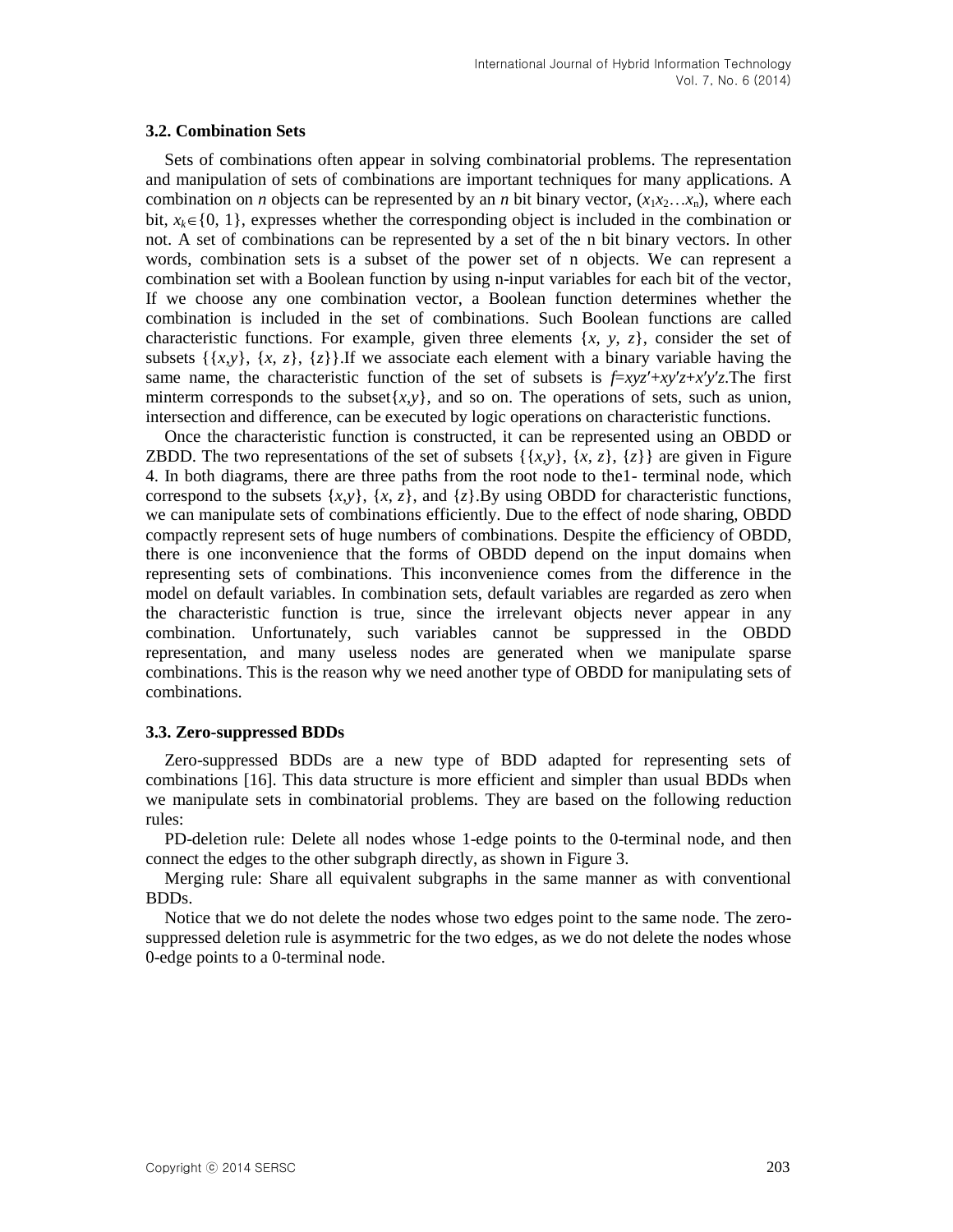International Journal of Hybrid Information Technology Vol. 7, No. 6 (2014)



**Figure 3. PD-deletion Rule**



**Figure 4. OBDD and ZBDD for the Set of Subsets {{***x***,***y***}, {***x***,** *z***}, {***z***}}**

Figure 4(b) shows the ZBDDs for the same sets of combinations shown in Figure 4 (a). The form of ZBDDs is independent of the input domain. The ZBDDs node deletion rule automatically suppresses the variables which never appear in any combination. This feature is important when we manipulate sparse combination.

# **4. Ordered Binary Decision Diagram Discernibility Matrix**

In this section, a new method to represents indiscernibility within an information system is put forward, called Ordered Binary Decision Diagram Discernibility Matrix (OBDDDM). Specific steps of the method that construct OBDDDM of an system are as follows:

Step1: Transform discernibility matrix  $M_I$  ( $c_{ij}$  ( $s_i$ ,  $s_j$ )) into Binary Discernibility Matrix (BDM), which is an important concept for indiscernibility relation.

Step2:According to the meaning of the discernibility matrix,BDM can be simplified: delete those rows which all elements are 1 and rows which are unique 1(as the attribute core);delete duplicate rows,the modified concept of indiscernibility called Binary Conjunction Matrix(BCM) is introduced.

Step3: According to BCM, encode attribute, thus OBDDDM corresponding to information system can be derived.

An information system is illustrated in Table 1, which has five objects with  $U = \{s_1, s_2, s_3, s_4, s_5\}$  and five attributes with  $Q = \{a, b, c, d, e\}$ , with rows representing objects and columns representing attributes.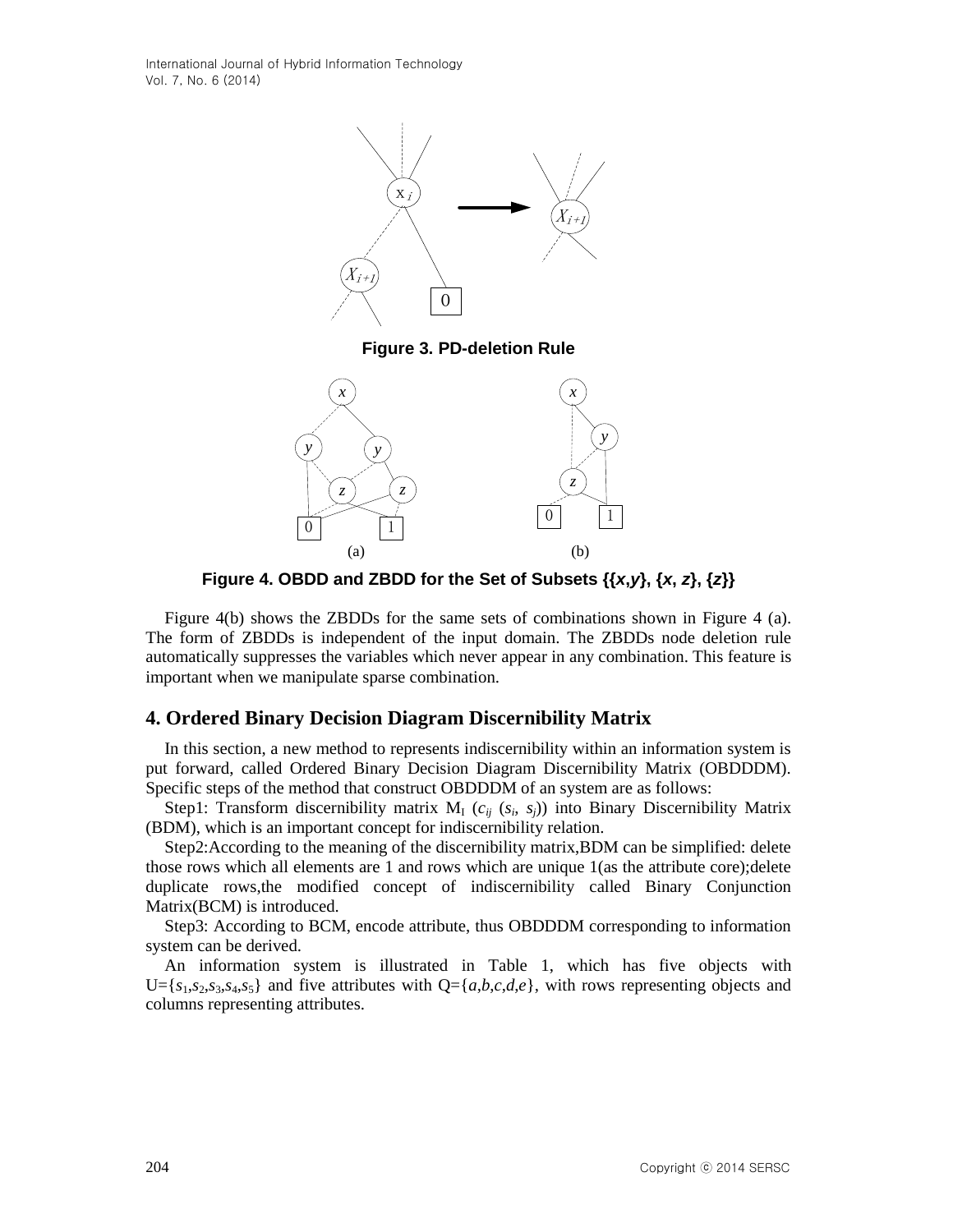| U              |   |   |                               |   |   |
|----------------|---|---|-------------------------------|---|---|
|                | a |   | c                             |   | e |
| S <sub>1</sub> |   | 0 | $\mathfrak{D}$                |   | 0 |
| s <sub>2</sub> | 0 | 0 |                               | 2 |   |
| s <sub>3</sub> | 2 | 0 | $\mathfrak{D}_{\mathfrak{p}}$ |   | 0 |
| $S_4$          | 0 | 0 | 2                             | 2 | 2 |
| $S_5$          |   |   | 2                             |   | 0 |
|                |   |   |                               |   |   |

**Table 1. An Information System**

|                | S <sub>1</sub> | $S_{2}$       | $s_{3}$   | $S_4$       | S <sub>5</sub> |
|----------------|----------------|---------------|-----------|-------------|----------------|
| $S_1$          |                |               |           |             |                |
| s <sub>2</sub> | ${a,c,d,e}$    |               |           |             |                |
| s <sub>3</sub> | $\{a\}$        | ${a,c,d,e}$   |           |             |                |
| $S_4$          | ${a,d,e}$      | $\{c,e\}$     | ${a,d,e}$ |             |                |
| $S_5$          | {b}            | ${a,b,c,d,e}$ | ${a,b}$   | ${a,b,d,e}$ |                |

The discernibility matrix of Table 1 is shown Table 2, for the underlined object pair  $(s_1, s_2)$ , the entry  $\{a, c, d, e\}$  indicates that attribute a, c, d or e discerns the two objects.

According to Table 1, we have the following partitions defined by attribute sets {*a*}, {*b*}, {*c*} and {*a*, *b*}:

 $U/IND (\{a\}) = {\{s_1, s_5\}, \{s_2, s_4\}, \{s_3\}}$  $U/IND (\{b\}) = {\{s_1, s_2, s_3, s_4\}, \{s_5\}}$  $U/IND (\lbrace c \rbrace) = {\lbrace s_1, s_3, s_4, s_5 \rbrace, \lbrace s_2 \rbrace}$ If we have the set  $\{a, b\}$  we will have:  $U/IND({a,b})=\{ { s_1}, {s_2}, {s_4}, {s_3}, {s_5} \}$ 

## **4.1. BDM and BCM**

In the first step , an improved definition of a binary matrix to represent discernibility between pairs of objects, called Binary Discernibility Matrix, Suppose object pair (*s<sup>i</sup>* , *sj*)  $\in U\times U$ , the row of Binary Discernibility Matrix is n-dimensional binary vector. In which, the kth component  $q_k$  ( $s_i$ ,  $s_j$ ) =0( $k=1, 2 \ldots n$ ) indicates that  $s_i$  and  $s_j$  is indistinguishable on the attribute  $q_k$ , in another words, the object  $s_i$  has the same value  $\nu$  on attribute  $k$  with the object *s*<sub>*j*</sub>. The kth component  $q_k$  ( $s_i$ ,  $s_j$ ) =1( $k=1, 2, \ldots n$ ) indicates that  $s_i$  and  $s_j$  is discernible on the attribute  $q_k$ , in another words, the object  $s_i$  has the different value  $\nu$  on attribute  $q_k$  with the object *s<sup>j</sup>* . For example, Table 3 shows the Binary Discernibility Matrix for the information system in Table 1, which consists of five objects  $U = {s_1, s_2, s_3, s_4, s_5}$ , five attributes  $Q = \{a,b,c,d,e\}$  for example, the first line is [10111], it means that the two objects  $s_i$  is distinguishable on the attribute sets  $\{a, c, d, e\}$  with the object  $s_j$ .

**Table 3. Binary Discernibility Matrix for Discernibility matrix in Table 2**

| a | b | $\mathcal{C}_{0}^{2}$ | d | e |
|---|---|-----------------------|---|---|
| 1 | 0 | 1                     | 1 | 1 |
| 1 | 0 | 0                     | 0 | 0 |
| 1 | 0 | 0                     | 1 | 1 |
| 0 | 1 | 0                     | 0 | 0 |
| 1 | 0 | 1                     | 1 | 1 |
| 0 | 0 | 1                     | 0 | 1 |
| 1 | 1 | 1                     | 1 | 1 |
| 1 | 0 | 0                     | 1 | 1 |
| 1 | 1 | 0                     | 0 | 0 |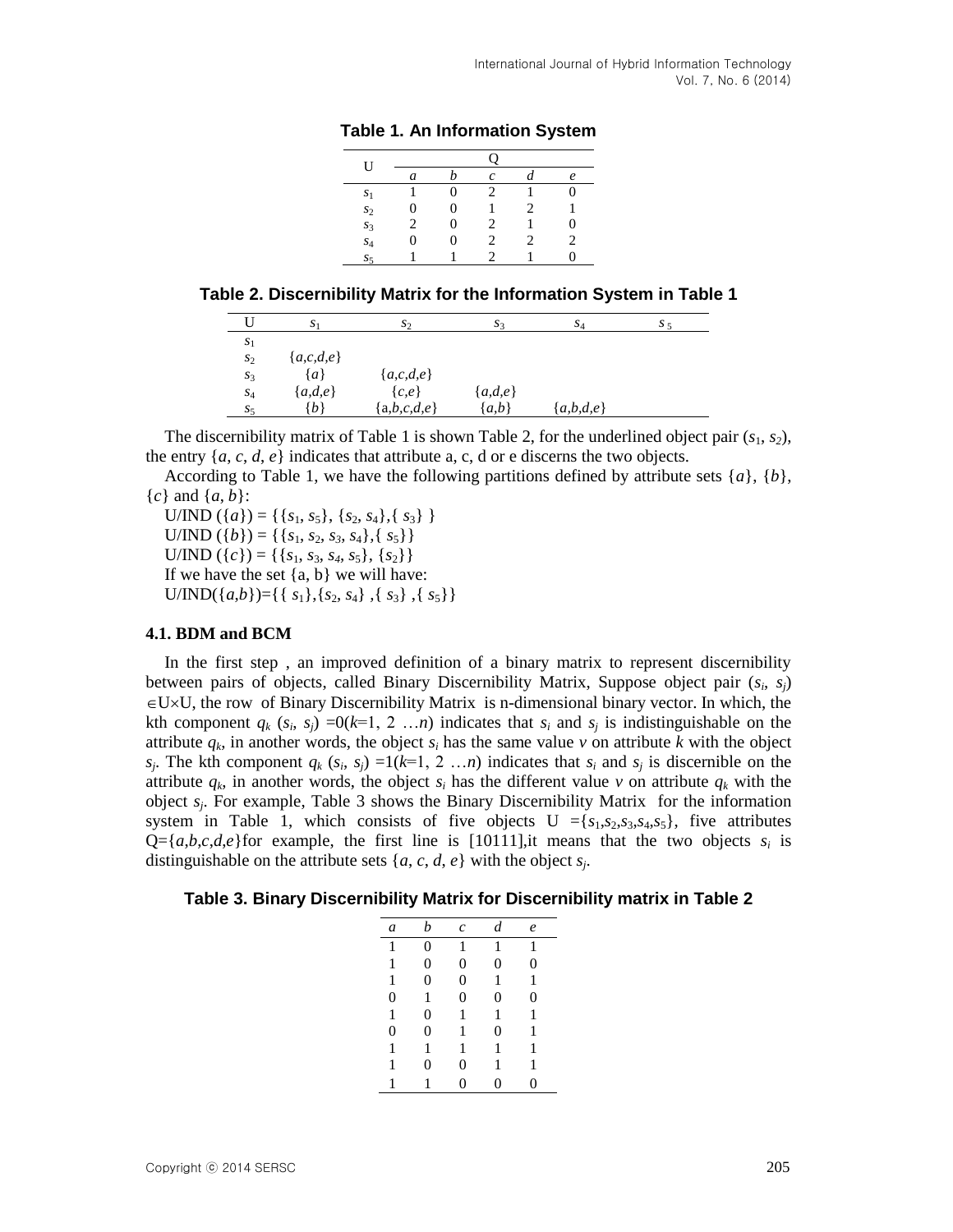| a            | $\boldsymbol{b}$ | $c$ d        |              | $\epsilon$ |
|--------------|------------------|--------------|--------------|------------|
| $\mathbf{1}$ | $\Omega$         | $-1$ $-1$    |              | 1          |
| 1            | 0                | $\theta$     | $\mathbf{1}$ | 1          |
| 0            | 0                | $\mathbf{1}$ | $\theta$     | 1          |
| 1            | $\mathbf{1}$     | $\Omega$     | 0            | 0          |

# **Table 4. Binary Conjunction Matrix for Discernibility matrix in Table 2**

### **4.2. Order Binary Decision Diagram Discernibility Matrix**

Suppose a Binary Conjunction Matrix for Discernibility matrix with  $|Q|$  attributes, we can encode the attributes with a  $|Q|$ -dimensional binary vector  $[x_0x_1...x_{u-1}]$ , Therefore, these five attributes of the information system in Table 1 can be represented by 5-dimensional binary vector  $[x_0x_1x_2 \ x_3x_4]$ , let  $a = [1000]$ ,  $b = [01000]$ ,  $c = [00100]$ ,  $d = [00010]$ ,  $e = [00001]$ . From the information system of Table 1 the OBDDDM of Figure 5 is derived. The path reach the terminal node 0 is omitted. Attribute set  $\{a, b, c, d, e\}$  is encoded with the variables  $[x_0x_1x_2x_3x_4]$ . For example, By Figure 5, the rightmost path  $x_0/x_1/x_2x_3/x_4$  from the root node to the 1-terminal indicates two objects  $s_i$  and  $s_i$  can be discernibility on the attribute  $\{c,e\}$ , that is, object  $s_i$  has the different value on attribute { $c,e$ } with the object  $s_j$ .

# **5. ZBDDs Discernibility Matrix**

It has been shown how the indiscernibility relations can be obtained by discernibility matrix. The application of the discernibility matrix enables the partitioning or the universe of objects represented by their attributes. We can construct the set for it. For example, the set for the information system in Table 1 is  $\{\{a, c, d, e\}, \{a\}$ ,  $\{a, \{a, c, d, e\}\}$ *d*,*e*},{*b*},{*a*,*c*,*d*,*e*},{*c*,*e*},{*a*,*b*,*c*,*d*,*e*},{*a*, *d*,*e*},{*a*,*b*}}.

On the foundation of research above, the crucial problem is to create unique ZBDDs of indiscernibility relation for all subsets of attributes Q, this can be done by the following way. We can encode the attributes with m- *bit* binary vector  $[q_1 q_2... q_m]$ , where each bit,  $q_k \in \{0,$ 1}, expresses whether or not the attribute  $q_k$  is included in the combination. Consider Q, the equivalence class of the equivalence relation of IND (Q) can be represented by m bit binary vector  $[q_1 \ q_2 \ldots \ q_m]$ . First ,we can reduction the set  $\{ \{ \{a, c, d, e\}, \{a\}, \{a, c, d, e\} \}$ *d*,*e*},{*b*},{*a*,*c*,*d*,*e*},{*c*,*e*},{*a*,*b*,*c*,*d*,*e*},{*a*, *d*,*e*},{*a*,*b*}}.

Consider {*a*, *b*, *c*, *d*, *e*}, it shows the two objects different in all attributes, so it can be deleted from set. For those set is only one attribute, which must exist in the collection of each reduction, here we can delete the set  $\{a\}$  and  $\{b\}$ . Duplicate entries can be deleted Keep only one  $\{a, d, e\}$ , At last ,we refer the set to  $\{\{a, c, d, e\}, \{a, d, e\}, \{c, e\}, \{a, b\}\}\$ , it can be represented using a ZBDDs,called ZBDDDM.The ZBDDDM of Discernibility Matrix in Table 2 is shown in Figure 6.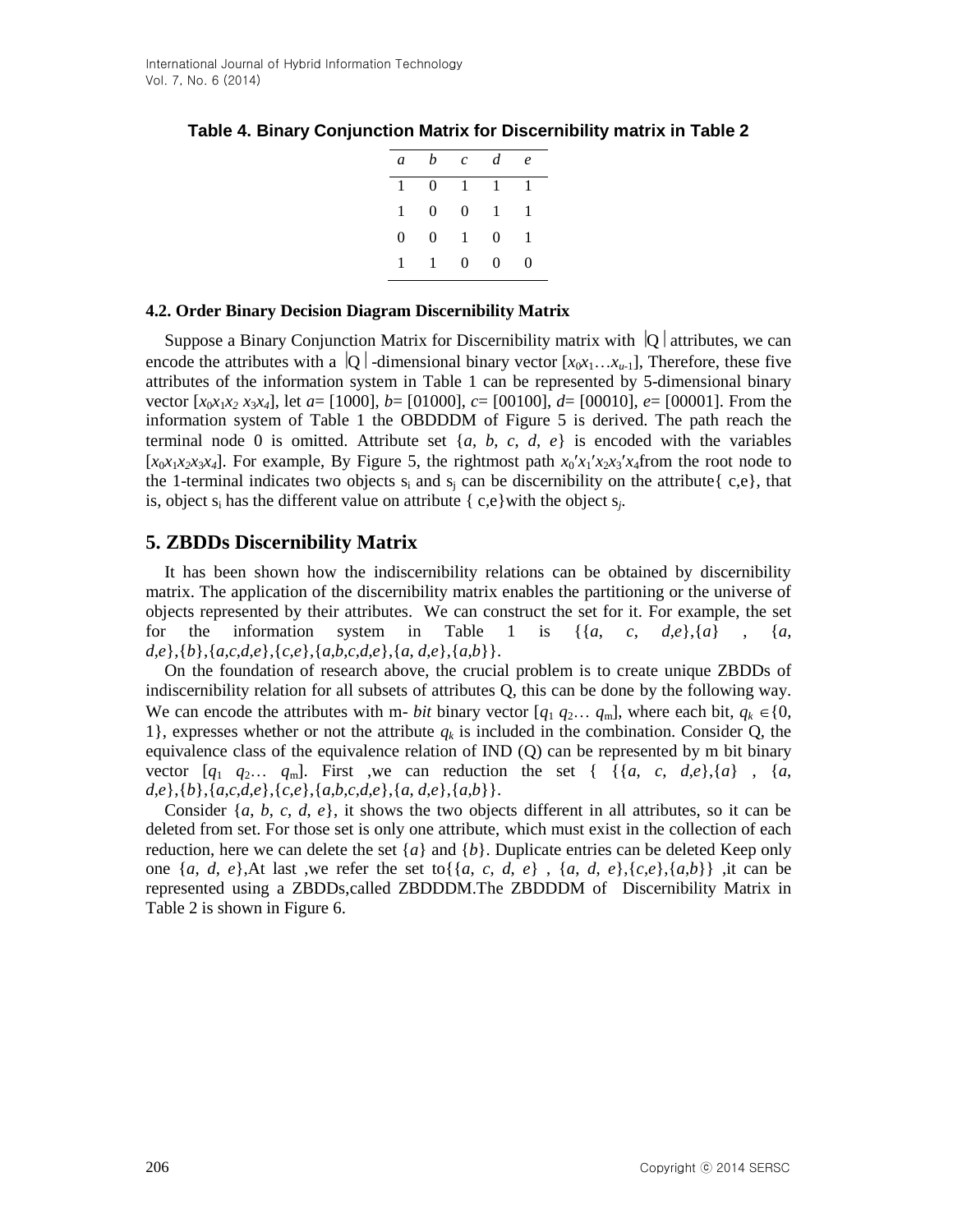International Journal of Hybrid Information Technology Vol. 7, No. 6 (2014)



**Figure 5. OBDDDM of Discernibility Matrix in Table 2**



**Figure 6. ZBDDDM of Discernibility Matrix in Table 2**

### **6. Experiments and Conclusions**

#### **6.1. Experimental Results**

Through the experimental results, The Storage efficiency used in the proposed method with the discernibility matrix. Data sets are random generated by random number generator. Table 5. List the storage efficiency of the Discernibility matrix, OBDDDM, ZBDDDM .As seen in Table 5. The proposed methods is more efficient than the traditional discernibility matrix. Especially on complex information system with more objects and attributes. Because all identical nodes are shared and all redundant tests are eliminated, OBDD and ZBDD have some very convenient properties; therefore, the storage of the OBDDDM and ZBDDDM required is less than that of discernibility matrix. For example, the data of the second group in Table 5, the storage required by discernibility matrix is 1.97 times the storage required by OBDD and the data or the  $9<sup>th</sup>$  group achieves 3.8 times. Experimental results show that the OBDDDM and ZBDDDM has better storage performance and can improve the attribute reduction of complex information system with more objects and attributes.

#### **6.2. Conclusion**

Attribute reduction is fundamental in rough set theory. The knowledge representations for discernibility matrix in rough set have been investigated in the paper. The method called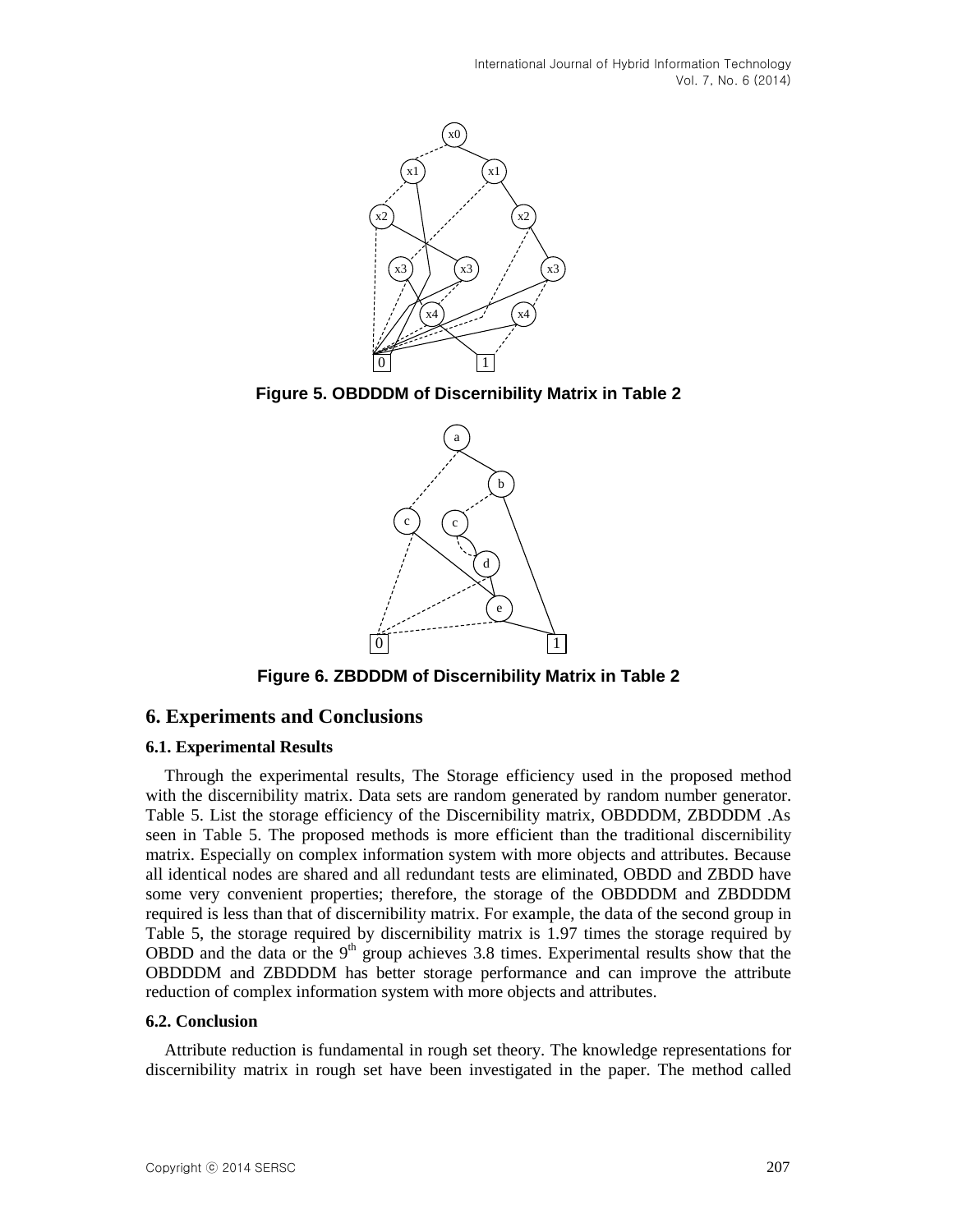OBDDDM and ZBDDDM is introduced, for a given information system, as seen from the experiments, the new proposed method is more efficient than that of discernibility matrix. In further research, optimization symbolic algorithms for attribute reduction based on this method will be developed.

| Dataset        | object | Attribute | Size(KB)              |               |        |  |
|----------------|--------|-----------|-----------------------|---------------|--------|--|
|                |        |           | Discernibility matrix | <b>OBDDDM</b> | ZBDDDM |  |
|                |        |           | 0.19                  | 0.20          | 0.18   |  |
| $\overline{c}$ | 32     | 57        | 139.69                | 70.75         | 68.91  |  |
| 3              | 178    | 14        | 265.89                | 133.61        | 140.21 |  |
| 4              | 200    | 5         | 129.21                | 64.28         | 63.12  |  |
| 5              | 200    | 25        | 520.56                | 230.13        | 218.29 |  |
| 6              | 435    | 17        | 560.32                | 239.56        | 249.01 |  |
| 7              | 1000   | 11        | 785.36                | 280.41        | 300.96 |  |
| 8              | 2000   | 61        | 1062.51               | 342.75        | 319.15 |  |
| 9              | 10000  | 50        | 3215.36               | 846.16        | 890.06 |  |

**Table 5. Experimental Results**

# **Acknowledgements**

This work has been supported by National Natural Science Foundation of China (No.61262030) and Science Foundation of Guanxi Key Laboratory of Trusted Software (No. kx201314).

# **References**

- [1] Z .Pawlak, "Rough sets", International Journal of Information and Computer Science, vol. 11, no. 5, (**1982**).
- [2] A .Skowron and Rauszer, "The discernibility matrices and functions in information systems", in: R. Slowinski (Ed.), Intelligent Decision Support–handbook of Applications and Advances of the Rough Sets Theory, Kluwer Academic Publishers, Dordrecht, (**1992**).
- [3] Z. Pawlak, "Rough set approach to multi-attribute decision analysis", European Journal of Operational Research, vol. 72, no. 3, (**1994**).
- [4] Z. Pawlak and A. Skowron, "Rudiments of rough set", Information Science, vol. 177, no. 1, (**2007**).
- [5] S. K. M. Wong and W. Ziarko, "On optimal decision rules in decision tables. Bulletin of Polish Academy of Sciences", vol. 33, (**1985**).
- [6] Y. M. Chen, D. Q. Miao, R. Z. Wang and K. S. A. Wu, "rough set approach to feature selection based on power set tree", Knowledge based Systems, vol. 24, (**2011**).
- [7] Y. Y. Yao and Y. Zhao, "Discernibility Matrix Simplification for constructing attribute ruducts", Information Sciences, vol. 179, no. 7, (**2009**).
- [8] K. L. Thangave and A. Pethalakshmi, "Dimensionality reduction based on rough set theory: A review", Applied Soft Computing, vol. 9, (**2009**).
- [9] X. H. Hu and N. Cercone, "Learning in relational databases: A rough set approach", Computational Intelligence, vol. 11, no. 2, (**1995**).
- [10] D. Y. Ye and Z. J. Chen, "A new discernibility matrix and the computation of a core", Acta Electronica Sinica, vol. 30, no. 7, (**2002**).
- [11] G. Y. Wang, "Calculation methods for core attributes of decision table", Chinese Journal of Computer, vo. 26, no. 5, (**2003**).
- [12] Q. Liu, "Rough sets and Rough Reasoning", Science Press, Beijing, (**2001**).
- [13] R E. Bryant, "Graph-based algorithms for Boolean function manipulation", IEEE Transactions on Computers, vol. 35, no. 8, (**1985**).
- [14] T. L. Gu, Z. B. Xu and Z. F. Yang, "Symbolic OBDD representations for mechanical assembly sequences", Computer-Aided Design, vol. 40, (**2008**).
- [15] T. L. Gu and Z. B. Xu, "Ordered binary decision diagram and it s application", Science Press, Beijing, (**2009**).
- [16] Y. Matsunaga and M. Fujita, "Multi-level Logic Optimization Using Binar y Decision Diagrams", IEEE International Conference on Computer Aided Design'89, (**1989**) November, Santa, Clara.
- [17] S. Minato, "Zero-suppressed BDDS for set manipulation in combinatorial problems", Proceeding of 30th ACM/IEEE Design automation Conference.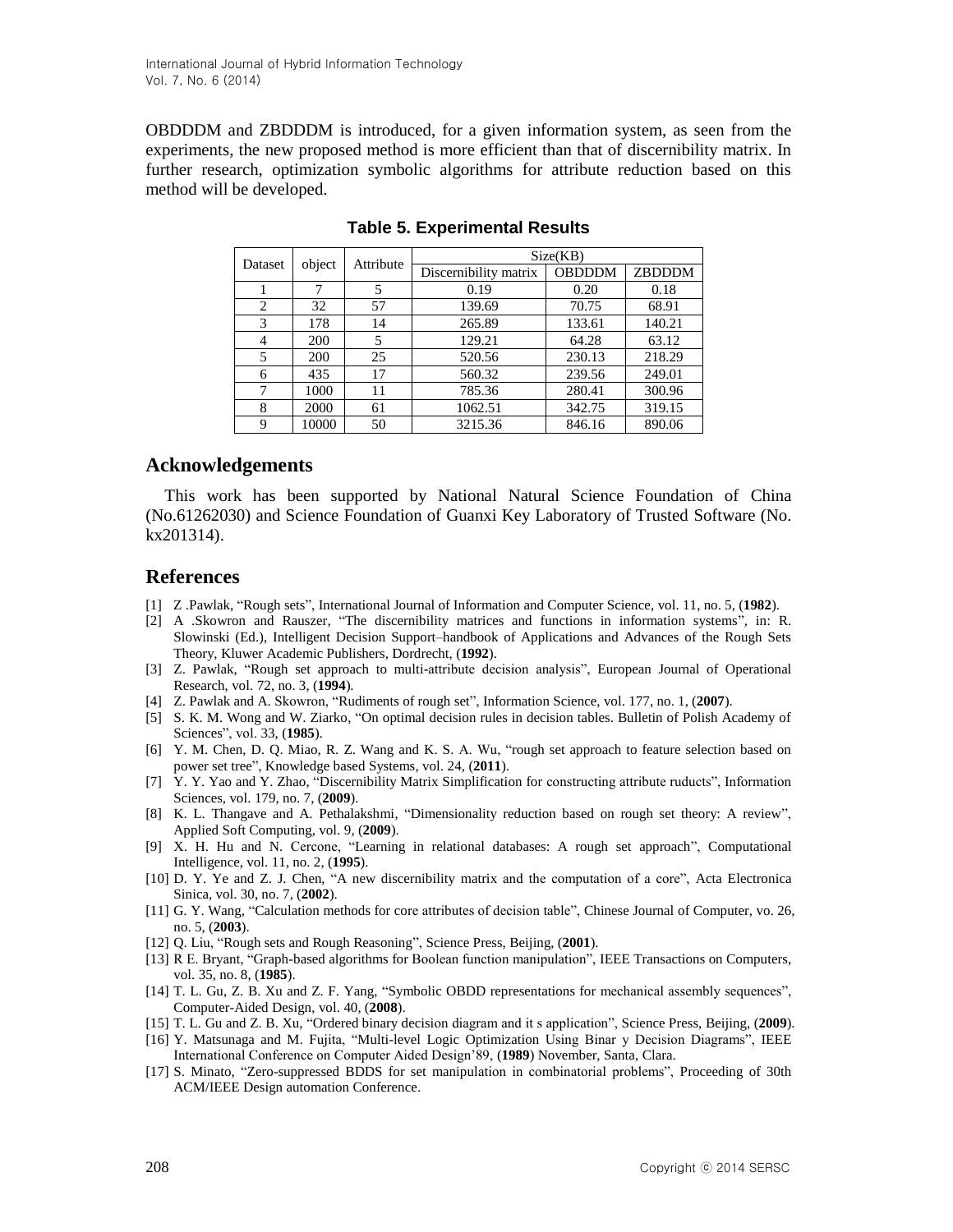- [18] A, Muir, I. Düntsch and G. Gediga, "Rough set data representation using binary decision diagrams", Computational Sciences, vol. 98, no. 1, (**2004**).
- [19] V. Ognjenovic, V. Brtka, M. Jovanovic, E. Brtka and I. Berkovic, "The Representation of Indiscerniblity Relation by Graph", Proceeding of 9th IEEE International Symposium on Intelligent systems and Informatics.

# **Authors**



**Qianjin Wei**, he was born in Hunan, China, on March 1978. He received the Bachelor Degree from Harbin Institute of Technology in 2000, received Master Degree from Kunming University of Science and Technology in 2003. He is currently a Ph.D. candidate in School of Electronic Engineering at XiDian University. His main research interests include formal method, rough set, and knowledge engineering.

**Tianlong Gu**, he was born in Shanxi, China, on 1st October 1964. He received the Bachelor Degree from Taiyuan University of Technology in 1984, received Master Degree from Xidian University in 1986 and received his Ph.D. degree from Zhejiang University in 1996. From 1998 to 2002, he was a postdoctoral research fellow and visiting professor within Murdoch University and Curtin University of Technology, Australia. He has published more than 130 papers, and authored 6 books. His main research interests include formal method, knowledge engineering and mobile computing. He is a full professor in school of computer science & engineering at Guilin University of Electronic Technology, Guilin, China, and Ph.D. supervisor in school of computer science & technology at Xidian University, Xian, China.